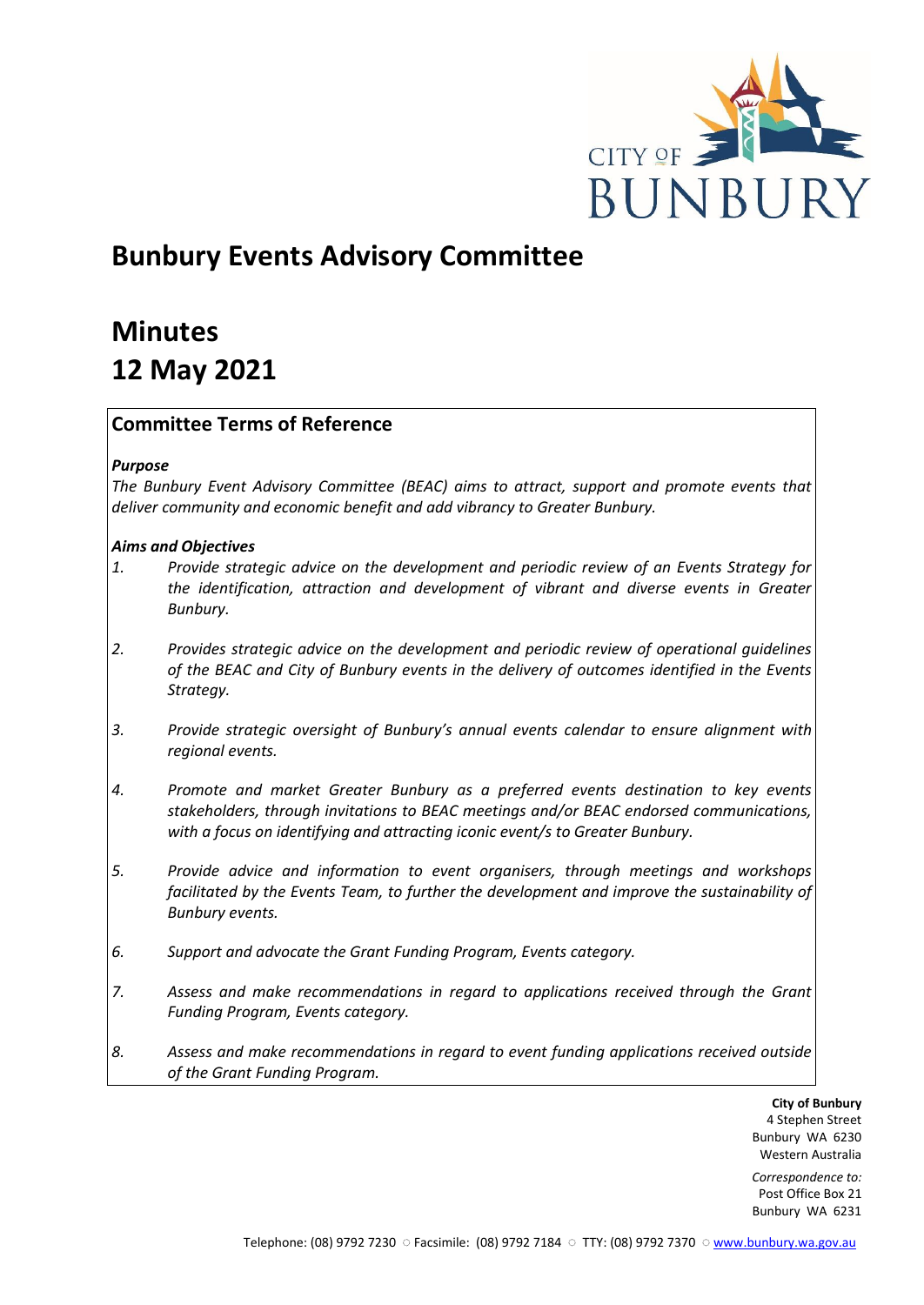#### **Table of Contents**

| Item No      |      | Subject | Page No |
|--------------|------|---------|---------|
| 1.           |      |         |         |
| 2.           |      |         |         |
| 3.           |      |         |         |
| $\mathbf{4}$ |      |         |         |
|              | 4.1  |         |         |
|              | 4.2  |         |         |
| 5.           |      |         |         |
| 6.           |      |         |         |
| 7.           |      |         |         |
| 8.           |      |         |         |
|              | 8.1  |         |         |
|              | 8.2  |         |         |
|              | 8.3  |         |         |
| 9.           |      |         |         |
| 10.          |      |         |         |
|              | 10.1 |         |         |
| 11.          |      |         |         |
|              |      |         |         |
|              | 12.1 |         |         |
|              | 12.2 |         |         |
|              |      |         |         |
| 14.          |      |         |         |
|              |      |         |         |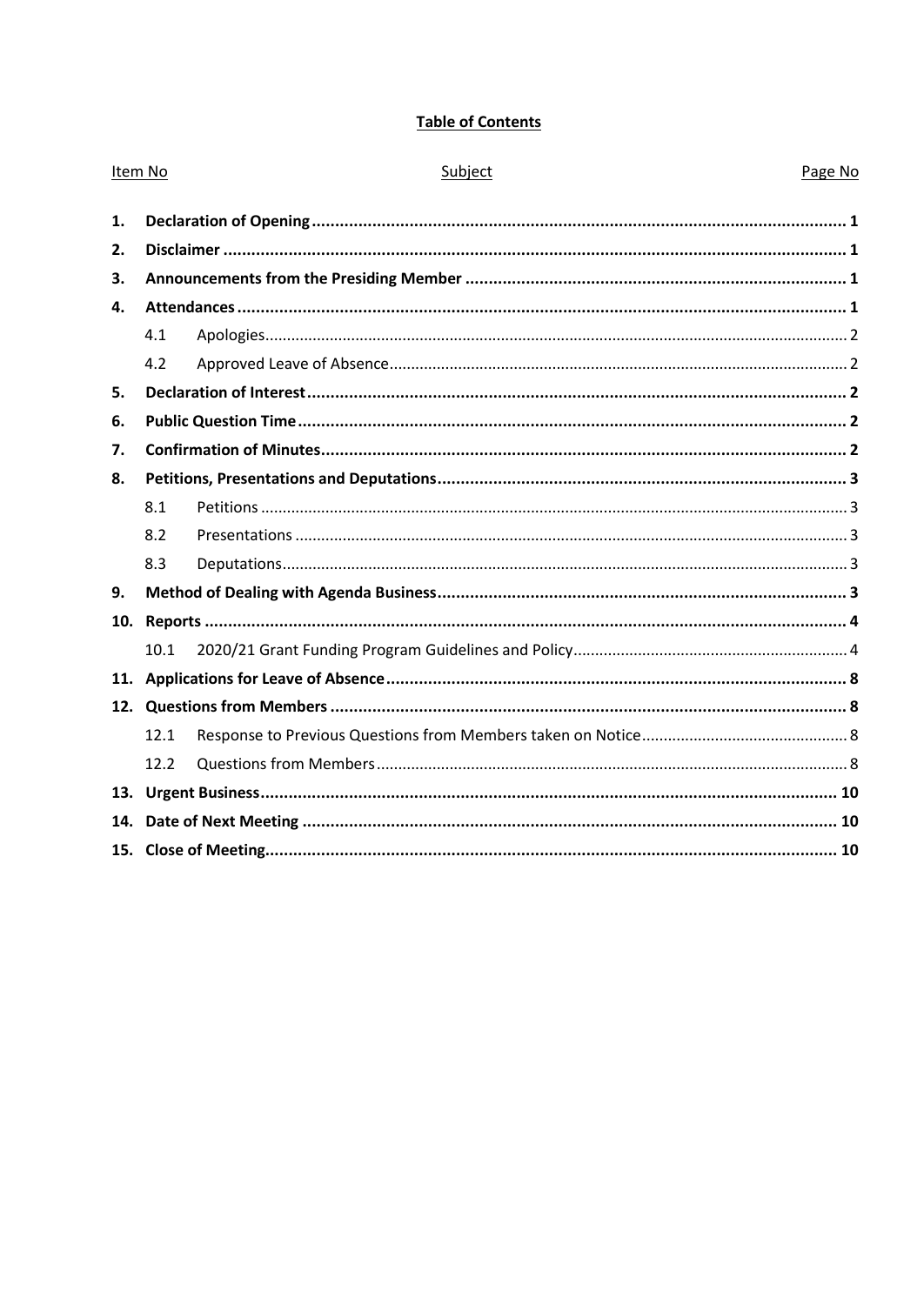## **Acknowledgement of Country**

\_\_\_\_\_\_\_\_\_\_\_\_\_\_\_\_\_\_\_\_\_\_\_\_\_\_\_\_\_\_\_\_\_\_\_\_\_\_\_\_\_\_\_\_\_\_\_\_\_\_\_\_\_\_\_\_\_\_\_\_\_\_\_\_\_\_\_\_\_\_\_\_\_\_\_\_\_\_\_\_\_\_\_\_\_\_\_\_\_\_\_\_\_\_\_

We acknowledge the Traditional Custodians of this land, the Wardandi Noongar people, and pay our respects to Elders past, present and future.

### **Vision**

Bunbury: welcoming and full of opportunities.

## **Organisational Values**

### #WEARECOB

| WE ARE COMMUNITY    | We are one team<br>We keep each other safe<br>We display empathy and respect<br>We have fun and celebrate our successes<br>We work together to achieve great outcomes                                                            |
|---------------------|----------------------------------------------------------------------------------------------------------------------------------------------------------------------------------------------------------------------------------|
| <b>WE ARE OPEN</b>  | We are open to opportunities<br>We actively listen and think things through<br>We are inclusive and treat everyone equally<br>We are honest and open in our communications<br>We are open to feedback to improve our performance |
| <b>WE ARE BRAVE</b> | We lead the change, we own it<br>We trust and empower each other<br>We have the difficult conversations early<br>We hold ourselves to the highest standard<br>We have the courage to improve and simplify                        |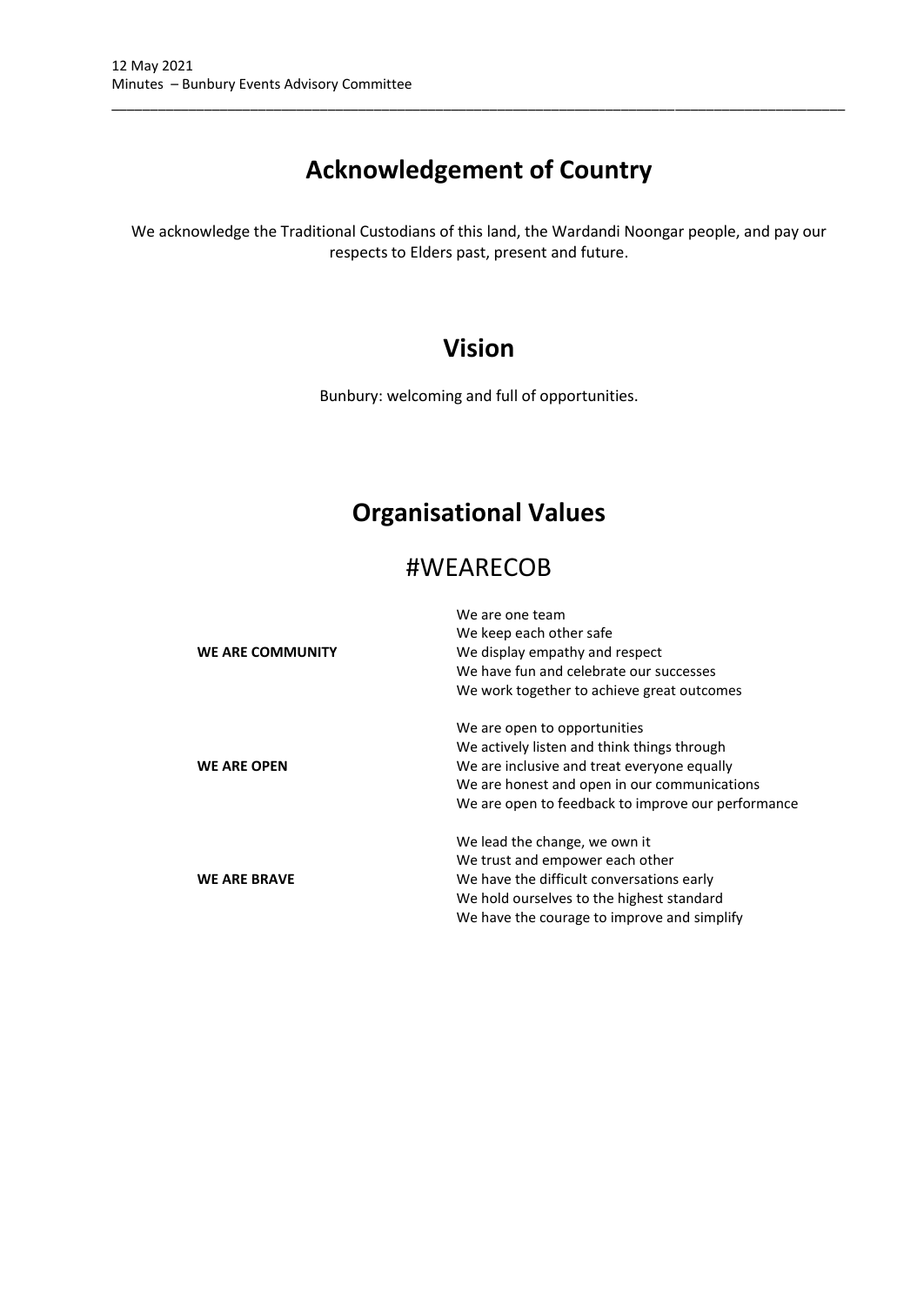

### **Bunbury Events Advisory Committee Meeting**

### **Minutes**

**12 May 2021**

Members of the public to note that recommendations made by this committee are not final and will be subject to adoption (or otherwise) at a future meeting of the Bunbury City Council.

#### <span id="page-3-0"></span>**1. Declaration of Opening**

The Presiding Member declared the meeting open at 9:32am.

#### <span id="page-3-1"></span>**2. Disclaimer**

Not applicable to this committee.

#### <span id="page-3-2"></span>**3. Announcements from the Presiding Member**

There were no announcements from the Presiding Member.

#### <span id="page-3-3"></span>**4. Attendances**

#### *Committee Members:*

| <b>Member Name</b>            | <b>Representing</b>                                |
|-------------------------------|----------------------------------------------------|
| Cr Karen Steele (from 9:36am) | City of Bunbury                                    |
| Cr Cheryl Kozisek             | City of Bunbury                                    |
| David Kerr                    | Bunbury Geographe Chamber of Commerce and Industry |
| Suzanne Clarke                | <b>Bunbury Regional Entertainment Centre</b>       |
| Christina Mitchell            | Tourism Representative                             |
| Peter Jago                    | <b>Community Representative</b>                    |
| <b>Ashley Hastie</b>          | <b>Community Representative</b>                    |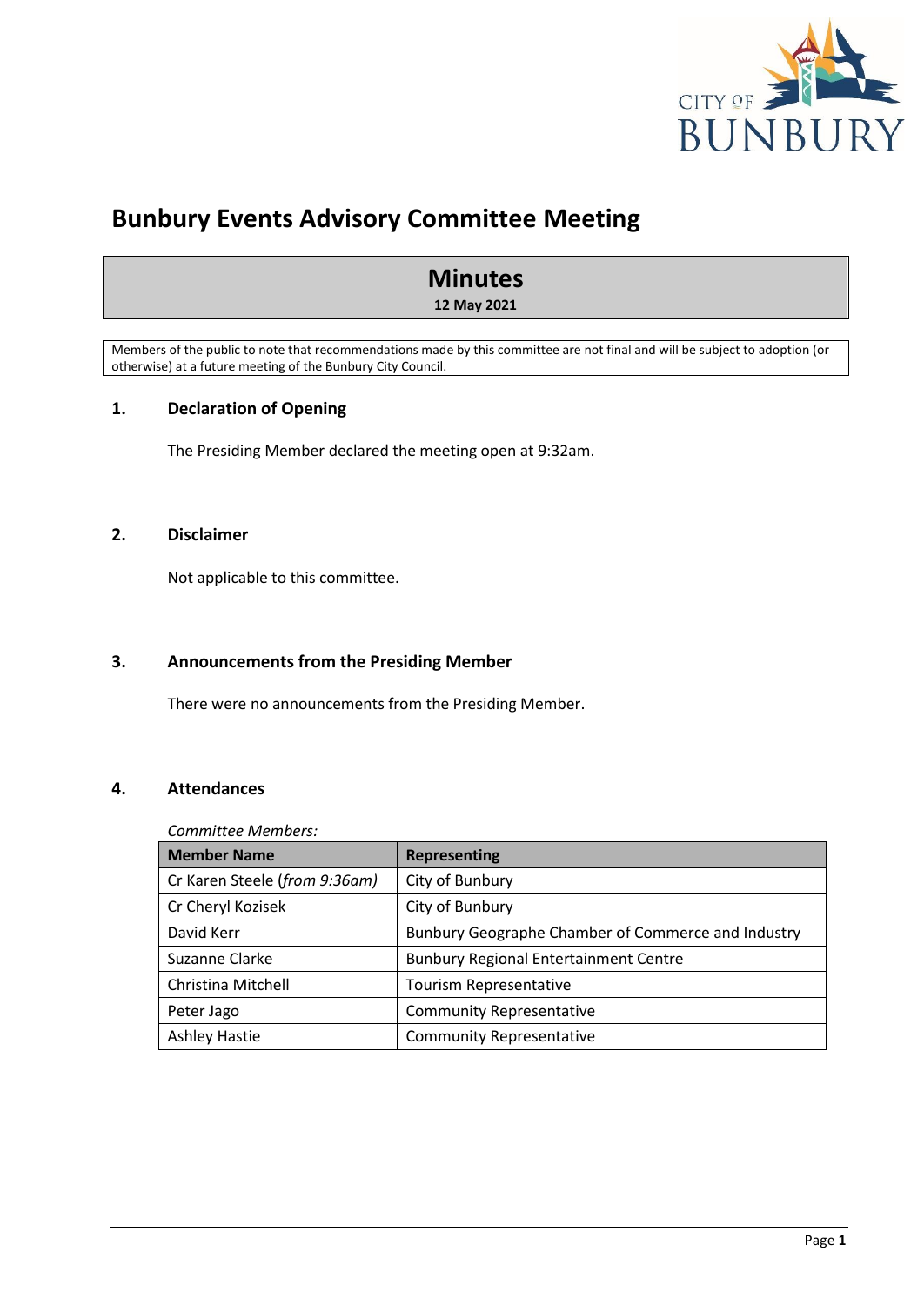| <b>Support Staff:</b> |                      |
|-----------------------|----------------------|
| <b>Name</b>           | <b>Title</b>         |
| Gary Barbour          | <b>Director Sust</b> |

| Gary Barbour     | <b>Director Sustainable Communities</b>                                                 |  |  |
|------------------|-----------------------------------------------------------------------------------------|--|--|
| Sarah Upton      | <b>Manager Community Services</b>                                                       |  |  |
| Steve de Meillon | <b>Team Leader Community Partnerships</b>                                               |  |  |
| Juaini Taylor    | Senior Events Officer                                                                   |  |  |
| Liz Allan        | Executive Assistant (Research and Projects) to the Director<br>Sustainable Communities. |  |  |

\_\_\_\_\_\_\_\_\_\_\_\_\_\_\_\_\_\_\_\_\_\_\_\_\_\_\_\_\_\_\_\_\_\_\_\_\_\_\_\_\_\_\_\_\_\_\_\_\_\_\_\_\_\_\_\_\_\_\_\_\_\_\_\_\_\_\_\_\_\_\_\_\_\_\_\_\_\_\_\_\_\_\_\_\_\_\_\_\_\_\_\_\_\_\_

#### <span id="page-4-0"></span>**4.1 Apologies**

Apologies had been received from Cr Amanda Yip and Brody Russell.

#### <span id="page-4-1"></span>**4.2 Approved Leave of Absence**

Nil

#### <span id="page-4-2"></span>**5. Declaration of Interest**

IMPORTANT: Committee members to complete a "Disclosure of Interest" form for each item on the agenda in which they wish to disclose a financial/proximity/impartiality interest. They should give the form to the Presiding Member before the meeting commences. After the meeting, the form is to be forwarded to the Administration Services Section for inclusion in the Corporate Financial Disclosures Register.

Nil

#### <span id="page-4-3"></span>**6. Public Question Time**

Not applicable to this committee.

#### <span id="page-4-4"></span>**7. Confirmation of Minutes**

The Minutes of the meeting of the Bunbury Events Advisory Committee held on 10 March 2021 have been circulated.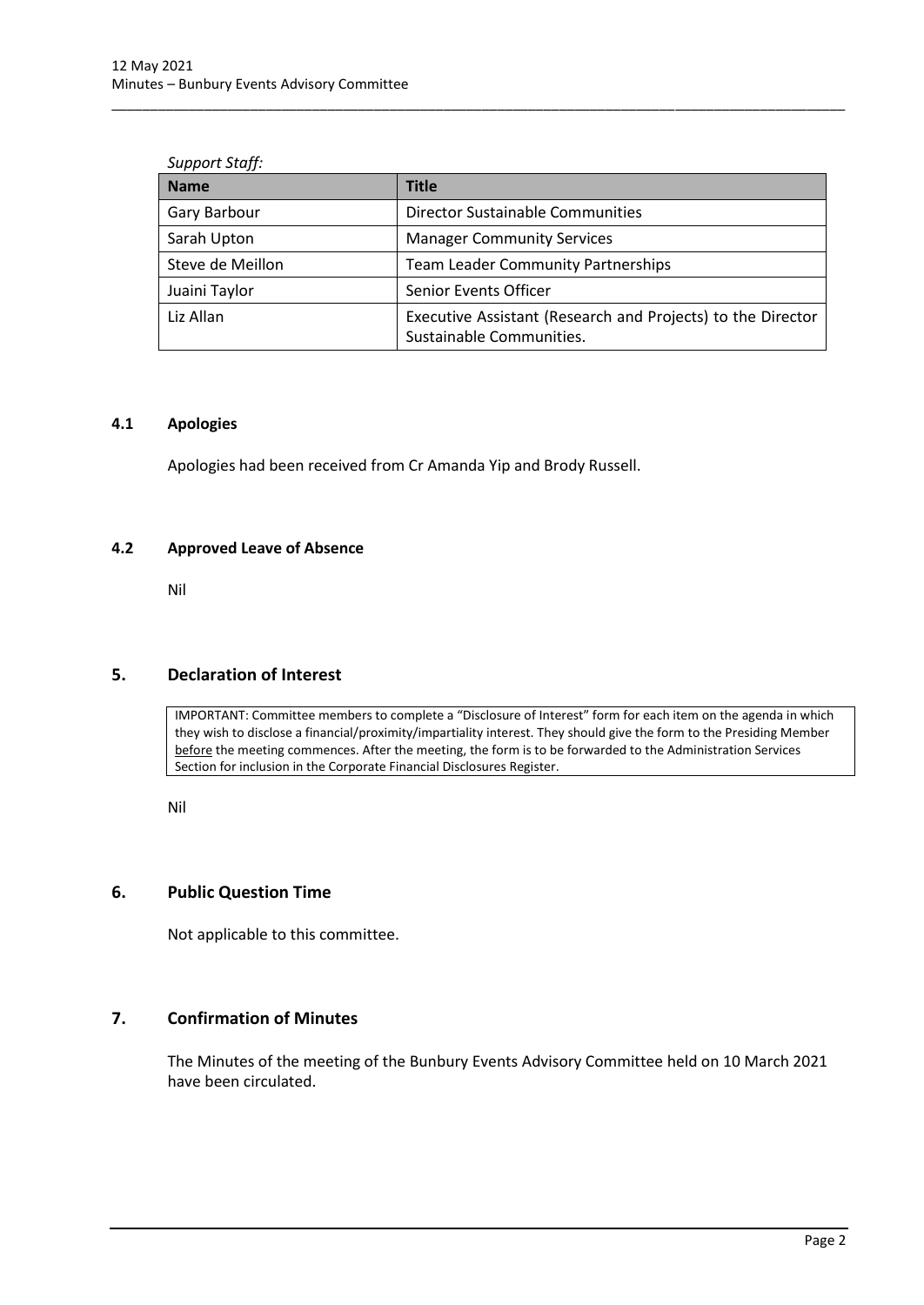#### **Recommendation**

The Minutes of the Bunbury Events Advisory Committee Meeting held on 10 March 2021 are confirmed as a true and accurate record.

\_\_\_\_\_\_\_\_\_\_\_\_\_\_\_\_\_\_\_\_\_\_\_\_\_\_\_\_\_\_\_\_\_\_\_\_\_\_\_\_\_\_\_\_\_\_\_\_\_\_\_\_\_\_\_\_\_\_\_\_\_\_\_\_\_\_\_\_\_\_\_\_\_\_\_\_\_\_\_\_\_\_\_\_\_\_\_\_\_\_\_\_\_\_\_

#### **Outcome of the Meeting held 12 May 2021**

The recommendation (as printed) was moved Suzanne Clarke, seconded Ashley Hastie.

The Presiding Member put the motion to the vote and it was adopted to become the Committee's decision on the matter.

#### **Committee Decision**

The Minutes of the Bunbury Events Advisory Committee Meeting held on 2 January 2021, are confirmed as a true and accurate record.

CARRIED 6 votes "for" / Nil votes "against"

#### <span id="page-5-0"></span>**8. Petitions, Presentations and Deputations**

#### <span id="page-5-1"></span>**8.1 Petitions**

Nil

#### <span id="page-5-2"></span>**8.2 Presentations**

Nil

#### <span id="page-5-3"></span>**8.3 Deputations**

Nil

#### <span id="page-5-4"></span>**9. Method of Dealing with Agenda Business**

Items are dealt with in the order that they appear.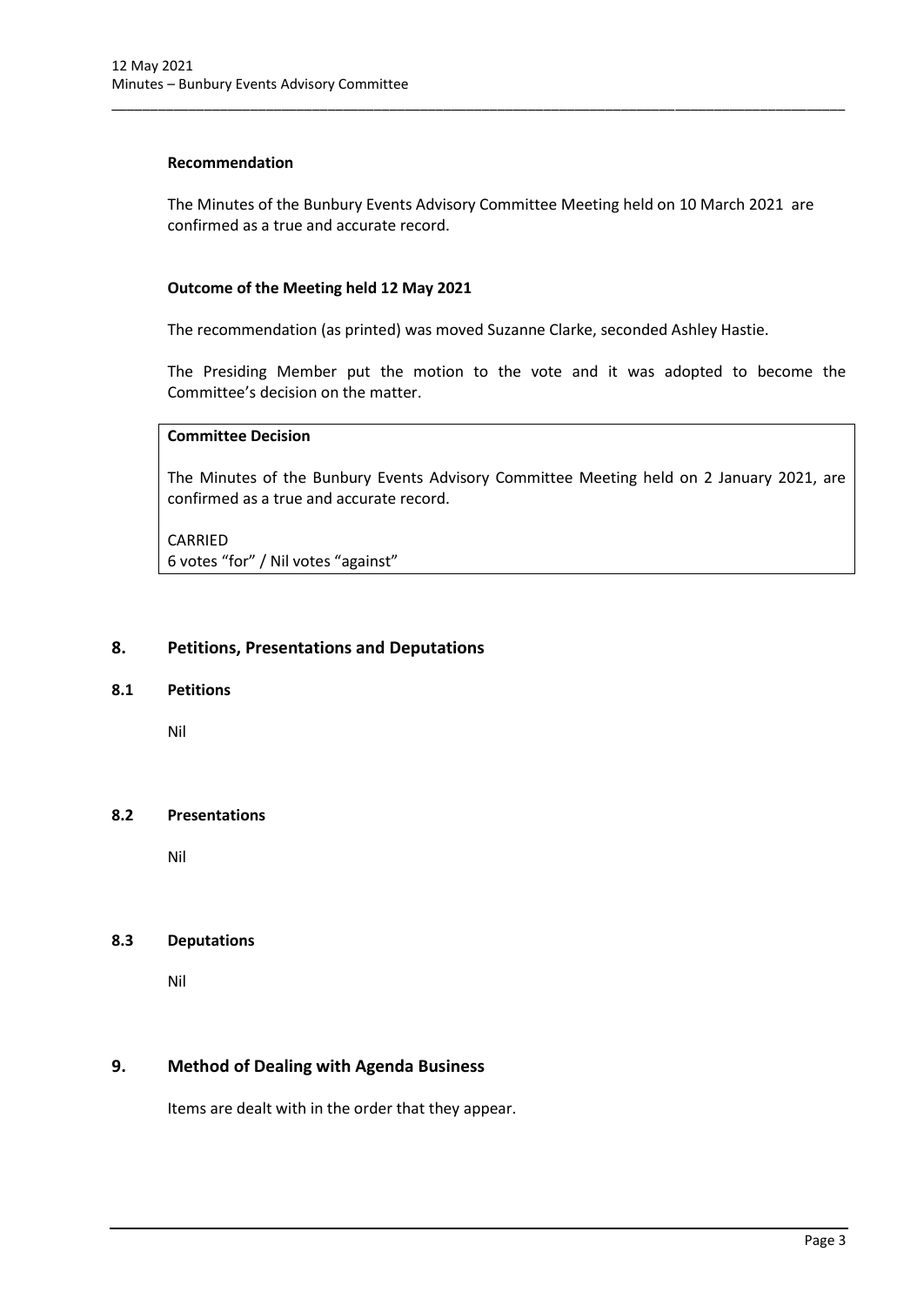#### <span id="page-6-0"></span>**10. Reports**

#### <span id="page-6-1"></span>**10.1 2020/21 Grant Funding Program Guidelines and Policy**

| <b>File Ref:</b>            | COB/530                                          |  |                             |
|-----------------------------|--------------------------------------------------|--|-----------------------------|
| <b>Applicant/Proponent:</b> | Internal                                         |  |                             |
| <b>Responsible Officer:</b> | Juaini Taylor, Senior Events Officer             |  |                             |
| <b>Responsible Manager:</b> | Sarah Upton, Manager Community Services          |  |                             |
| Executive:                  | Gary Barbour, Director Sustainable Communities   |  |                             |
| <b>Authority/Discretion</b> | Advocacy                                         |  | Review                      |
|                             | ⊠<br>Executive/Strategic                         |  | Quasi-Judicial              |
|                             | Legislative                                      |  | <b>Information Purposes</b> |
| <b>Attachments:</b>         | Appendix 1: Grant Funding Program Guidelines     |  |                             |
|                             | Appendix 2: Grant Funding Program Council Policy |  |                             |

\_\_\_\_\_\_\_\_\_\_\_\_\_\_\_\_\_\_\_\_\_\_\_\_\_\_\_\_\_\_\_\_\_\_\_\_\_\_\_\_\_\_\_\_\_\_\_\_\_\_\_\_\_\_\_\_\_\_\_\_\_\_\_\_\_\_\_\_\_\_\_\_\_\_\_\_\_\_\_\_\_\_\_\_\_\_\_\_\_\_\_\_\_\_\_

#### **Summary**

This report is presented to the Bunbury Events Advisory Committee (BEAC) to acknowledge changes to the Grant Funding Program Guidelines and Policy.

#### **Executive Recommendation**

That the Bunbury Events Advisory Committee request that Council:

- 1. Note that the Grant Funding Program Guidelines and Policy were referred to the BEAC for comment and approval as resolved at the Ordinary Council Meeting on 6 April 2021.
- 2. Note the proposed changes to the Grant Funding Program Guidelines (**attached** at Appendix 1) and Policy (**attached** at Appendix 2) have been implemented.

*Voting Requirement: Simple Majority* 

#### **Strategic Relevance**

| Theme 4       | Our City                                                                                                                             |
|---------------|--------------------------------------------------------------------------------------------------------------------------------------|
| Goal          | Civic Leadership, partnerships and sound governance in delivering with<br>and for the community                                      |
| Objective 4.2 | A highly engaged and involved community, working together on strategy<br>development and implementation.                             |
| Objective 4.4 | A skilled organisation, which exercises responsible asset stewardship,<br>sound financial management, and exemplary customer service |

#### **Regional Impact Statement**

The City of Bunbury Grant Funding Program provides the opportunity for a range of community programs and events to be delivered each year bringing social and economic benefits to the City and the Greater Bunbury Region.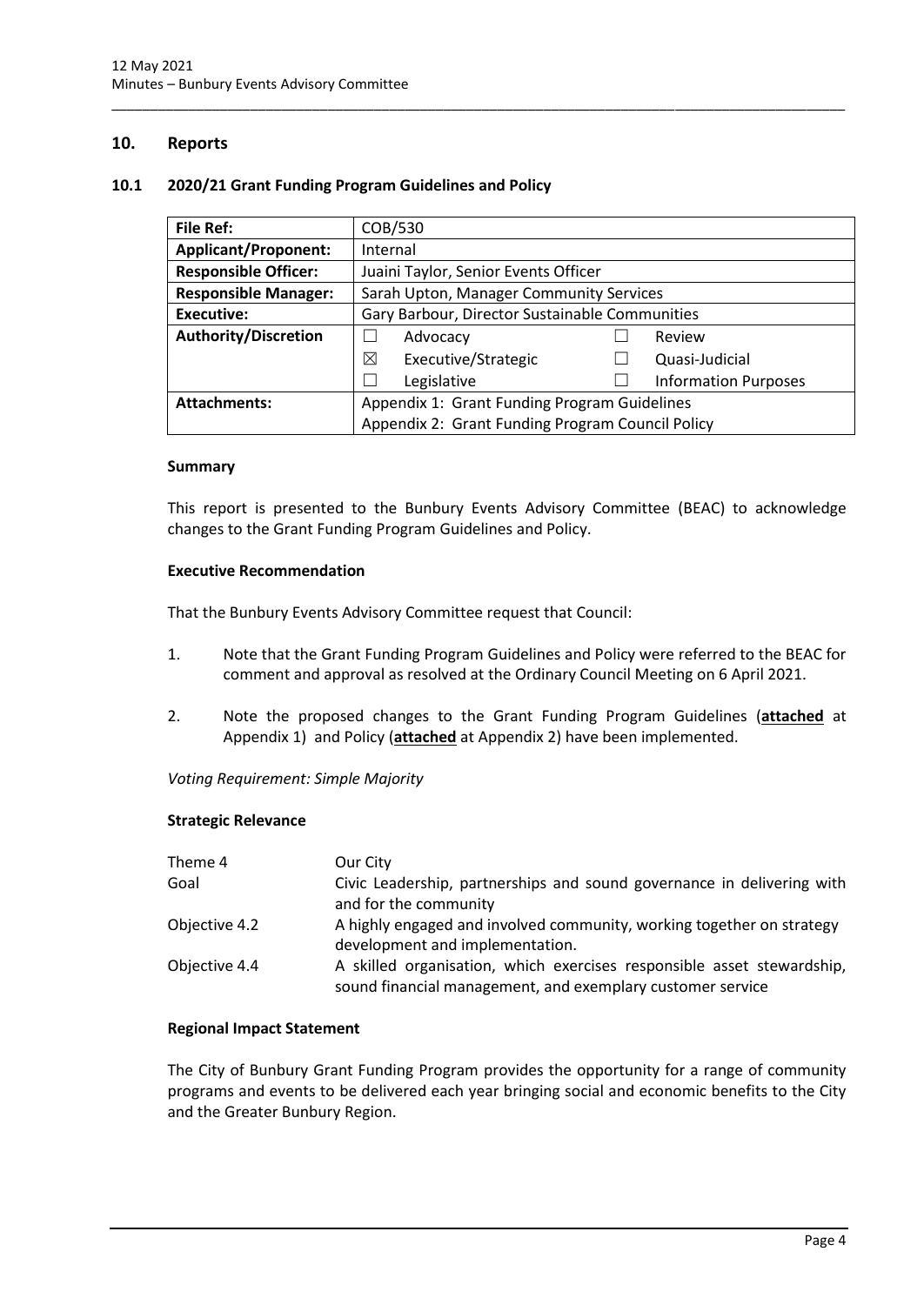#### **Background**

At the Ordinary Council Meeting held 6 April 2021 Council decided (51/21):

*"That Council endorse amendments to the Grant Funding Program Guidelines (attached at Appendix RAC-1) and Grant Funding Program Policy (attached at Appendix RAC-2) subject to page 4 of 7 of the guidelines being amended to accommodate handwritten applications, and the document referred back to the Bunbury Events Advisory Committee."*

\_\_\_\_\_\_\_\_\_\_\_\_\_\_\_\_\_\_\_\_\_\_\_\_\_\_\_\_\_\_\_\_\_\_\_\_\_\_\_\_\_\_\_\_\_\_\_\_\_\_\_\_\_\_\_\_\_\_\_\_\_\_\_\_\_\_\_\_\_\_\_\_\_\_\_\_\_\_\_\_\_\_\_\_\_\_\_\_\_\_\_\_\_\_\_

Prior to amending the Recommendation from BEAC there was an amendment included to allow accommodation of handwritten applications. Prior to the amendment being made there was discussion by Elected Members around the intent of the amendment. There was concern that prohibiting handwritten applications would discriminate against some people from applying to the program, including those without computer access, with limited technical ability, or people with English as a second language. Following the discussion, the intent was not necessarily to reword the guidelines and policy to accept handwritten applications, but rather to amend the documents to ensure support is provided where people were having difficulty submitting applications through the online platform. This amendment also included the matter being referred back to BEAC to ensure a suitable outcome was developed.

In light of this, it was proposed to delete specific references to handwritten applications not being accepted in both the guidelines and policy and include the following wording:

*"Should applicants have difficulty accessing or submitting applications via the online Smartygrants portal, please contact the City's Grants Administration Officer on 9792 7033 to discuss options for support and resources to assist with submitting an application."*

#### **Council Policy Compliance**

Policy: Grant Funding Program

Policy statement: To provide an equitable and transparent process when Council determines its financial support to businesses, individuals and incorporated not for profit organisations.

#### **Legislative Compliance**

*Local Government Act 1995.*

#### **Officer Comments**

The City moved to the online Smartygrants platform in 2019 to improve the equitable review, management and reporting of the Grant Funding Program. While only online applications are accepted, the City's Grants Team already provide a range of support to applicants to ensure they are able to make their submissions including:

- Running annual capacity building workshops which cover a range of topics including using Smartygrants; and
- Providing one on one support and resources to applicants as needed, to ensure they can submit applications online.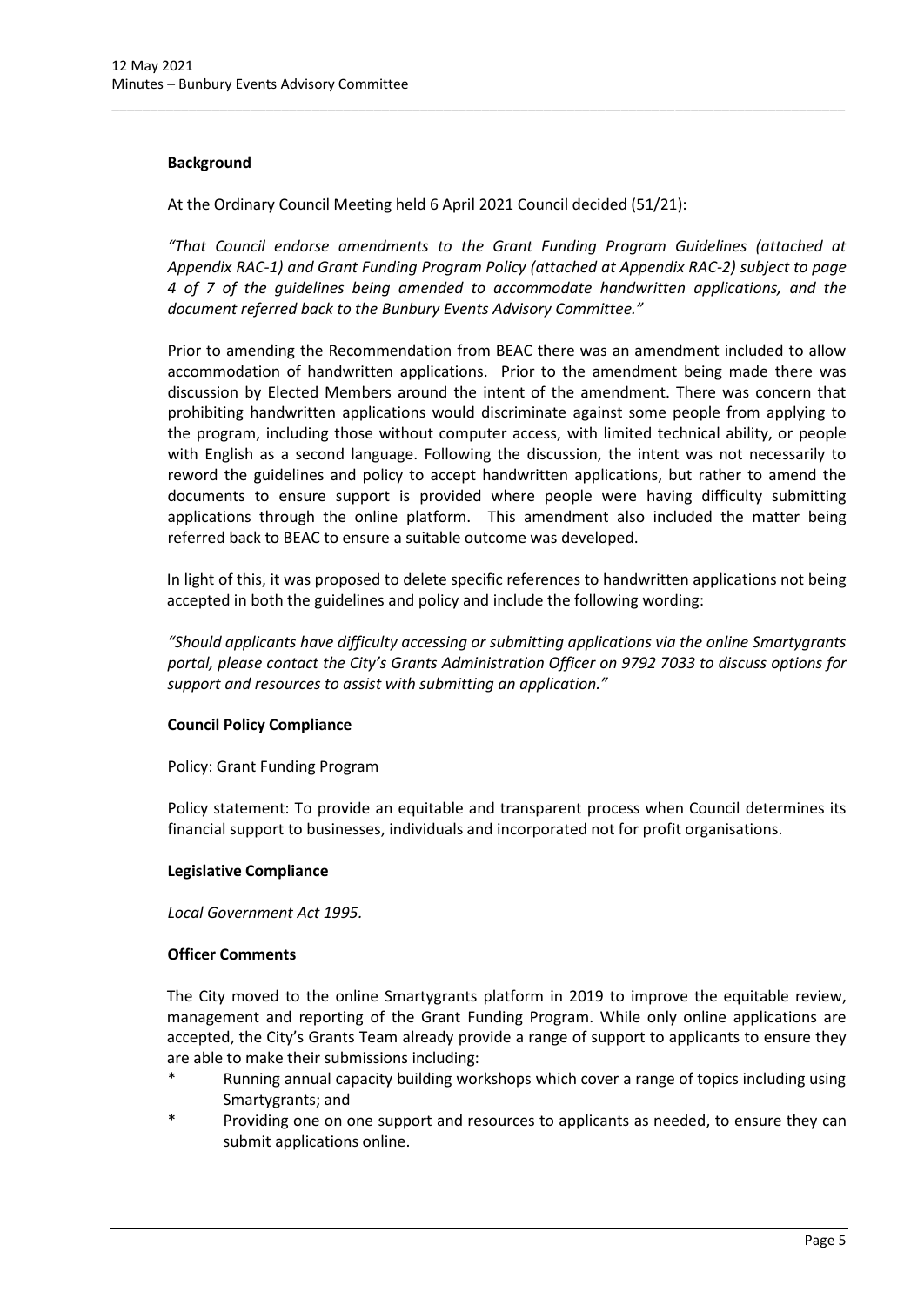The Grant Funding Program was scheduled to open on 15 April 2021, one week after the Council resolution was made on 6 April 2021. To ensure the proposed amendments could be made prior to the Grant Funding Program opening, Council Officers sent an email to the BEAC members on 9 April 2021 requesting feedback and approval of the proposed amendment by 13 April 2021. Seven of the eight members replied supporting the proposed amendment, achieving a simple majority. One of the members was away on leave and was not able to respond.

\_\_\_\_\_\_\_\_\_\_\_\_\_\_\_\_\_\_\_\_\_\_\_\_\_\_\_\_\_\_\_\_\_\_\_\_\_\_\_\_\_\_\_\_\_\_\_\_\_\_\_\_\_\_\_\_\_\_\_\_\_\_\_\_\_\_\_\_\_\_\_\_\_\_\_\_\_\_\_\_\_\_\_\_\_\_\_\_\_\_\_\_\_\_\_

#### **Analysis of Financial and Budget Implications**

There are no financial or budgetary implications associated with this report.

#### **Community Consultation**

Not applicable.

#### **Councillor/Officer Consultation**

The following officers were consulted in relation to this report:

- \* Felicity Anderson, A/ Director Sustainable Communities Manager City Growth
- \* Leanne French, Senior Governance and Risk Officer
- \* Steve de Meillon, Team Leader Community Partnerships

#### **Applicant Consultation**

Not applicable

#### **Timeline: Council Decision Implementation**

Council will be asked to note the Executive Recommendations as part of the next Council meeting on 18 May 2021.

#### **Outcome of the Meeting held 12 May 2021**

Cr Steele entered the meeting at 9:36am.

The recommendation (as printed) was moved Peter Jago, seconded Christina Mitchell.

The Presiding Member put the motion to the vote and it was adopted to become the Committee's decision on the matter.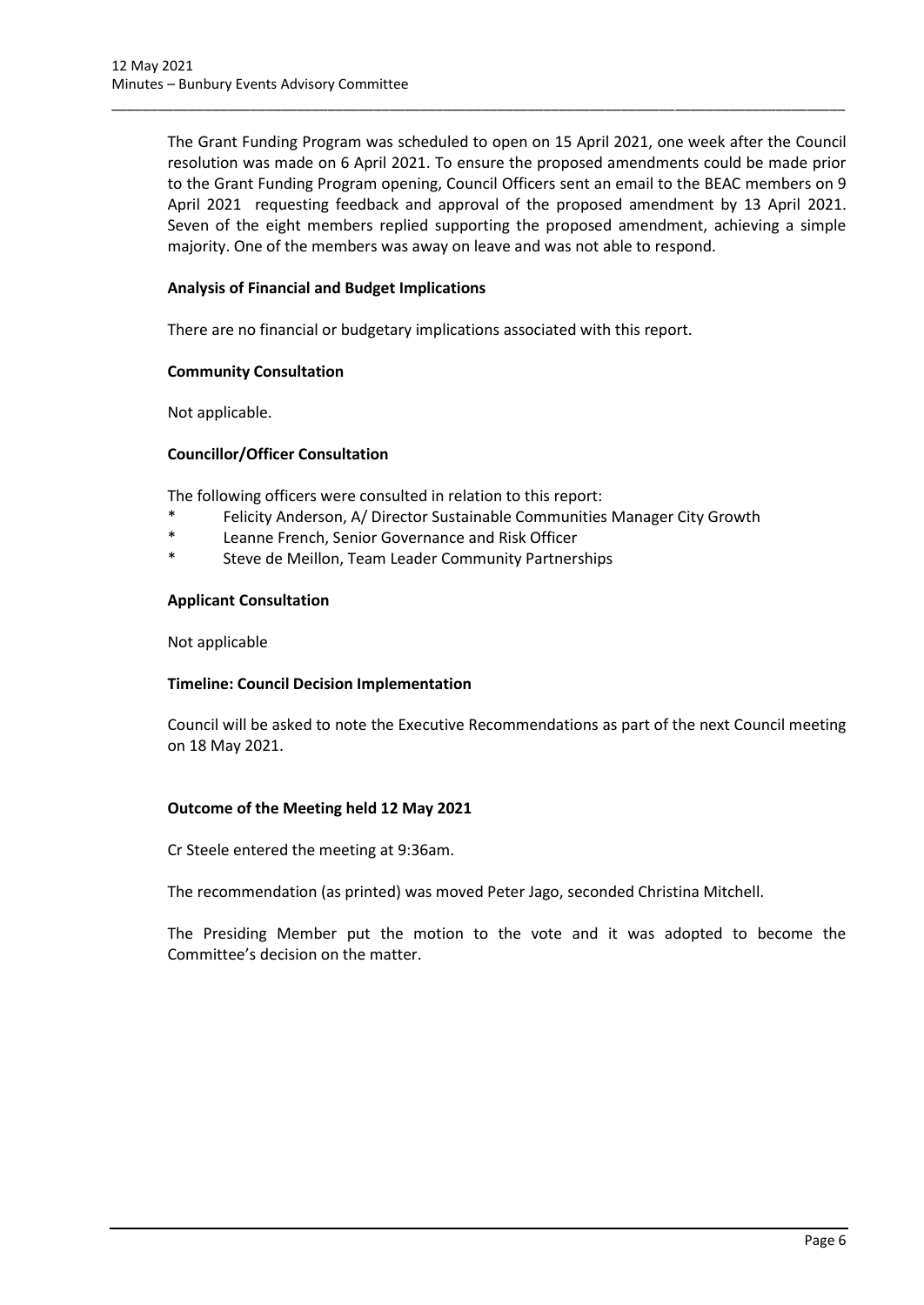#### **Committee Decision**

That the Bunbury Events Advisory Committee request that Council:

1. Note that the Grant Funding Program Guidelines and Policy were referred to the BEAC for comment and approval as resolved at the Ordinary Council Meeting on 6 April 2021.

\_\_\_\_\_\_\_\_\_\_\_\_\_\_\_\_\_\_\_\_\_\_\_\_\_\_\_\_\_\_\_\_\_\_\_\_\_\_\_\_\_\_\_\_\_\_\_\_\_\_\_\_\_\_\_\_\_\_\_\_\_\_\_\_\_\_\_\_\_\_\_\_\_\_\_\_\_\_\_\_\_\_\_\_\_\_\_\_\_\_\_\_\_\_\_

2. Note the proposed changes to the Grant Funding Program Guidelines (**attached** at Appendix 1) and Policy (**attached** at Appendix 2) have been implemented.

#### CARRIED

7 votes "for" / Nil votes "against"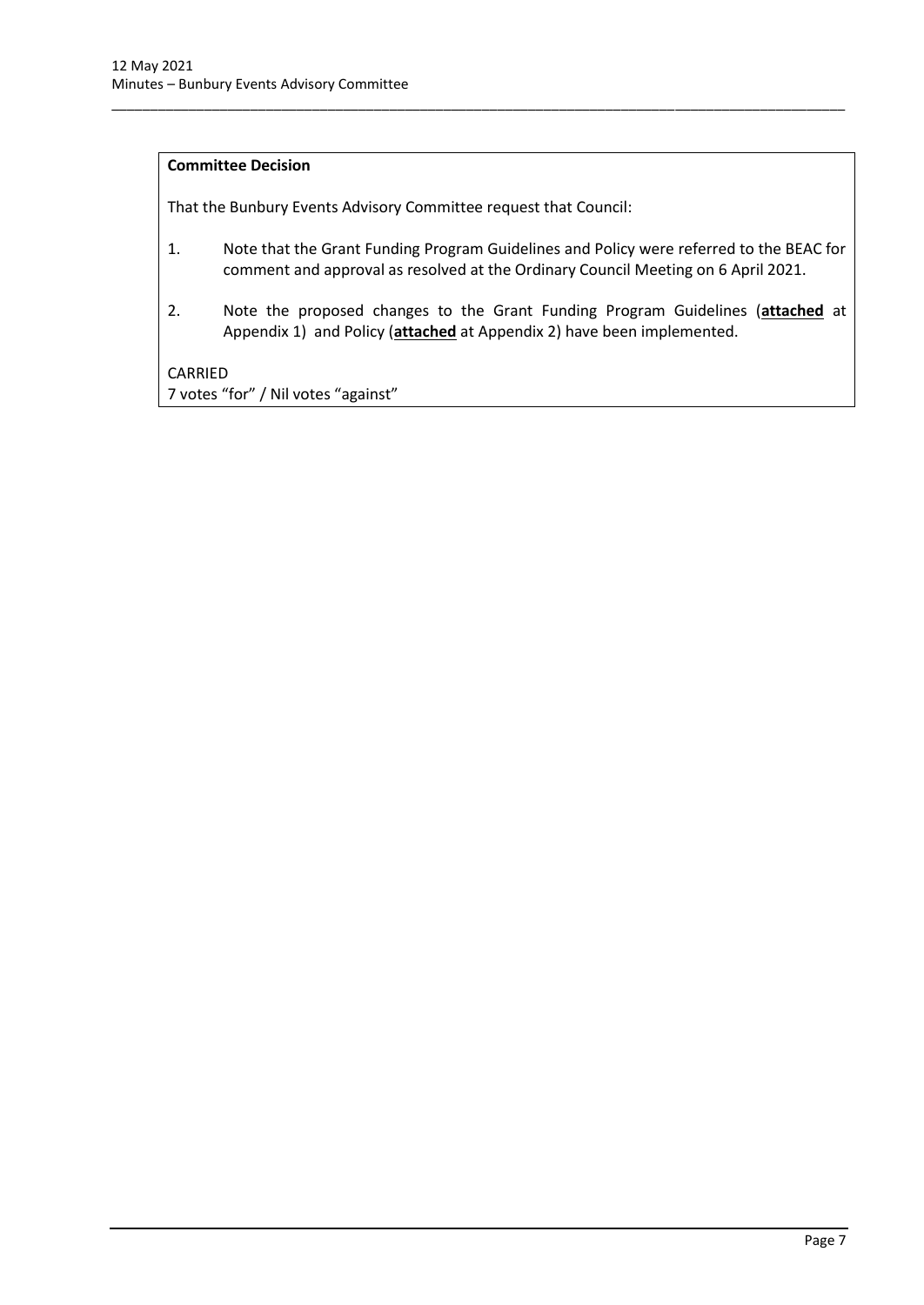#### <span id="page-10-0"></span>**11. Applications for Leave of Absence**

Not applicable to this committee.

#### <span id="page-10-1"></span>**12. Questions from Members**

#### <span id="page-10-2"></span>**12.1 Response to Previous Questions from Members taken on Notice**

Nil

#### <span id="page-10-3"></span>**12.2 Questions from Members**

**Question 1** Cr Kozisek asked when advertising went out calling for new applications for membership on the Bunbury Events Advisory Committee.

\_\_\_\_\_\_\_\_\_\_\_\_\_\_\_\_\_\_\_\_\_\_\_\_\_\_\_\_\_\_\_\_\_\_\_\_\_\_\_\_\_\_\_\_\_\_\_\_\_\_\_\_\_\_\_\_\_\_\_\_\_\_\_\_\_\_\_\_\_\_\_\_\_\_\_\_\_\_\_\_\_\_\_\_\_\_\_\_\_\_\_\_\_\_\_

The Senior Events Officer advised that an Expression of Interest commenced on 12 April 2021 and closed 26 April 2021 allowing a two week period. During this period the EOI was advertised twice in the City Focus and twice on Facebook. The following day, 27 April 2021 the applications were assessed by a Panel of three officers. The item is currently before Council with a Decision expected at the Ordinary Council Meeting to be held 18 May 2021.

**Question 2** Cr Steele asked what questions were asked on which the applicants could be assessed.

> The Senior Events Officer advised that the questions on which applicants had been assessed were:

- 1. Please detail your experience with private, public and/or community organisations and networks, and how this will contribute to the BEAC;
- 2. What has drawn you to nominate for the BEAC?; and
- 3. Please provide brief details of any qualifications, skills or experience in events and tourism that would contribute to the BEAC and its vision for events in Bunbury.
- **Question 3** Cr Steele asked how the categories/questions had been decided upon.

Christina Mitchell advised that the questions had been formulated at the instigation of the Committee (then Group) seven years previously.

The Senior Events Officer confirmed this.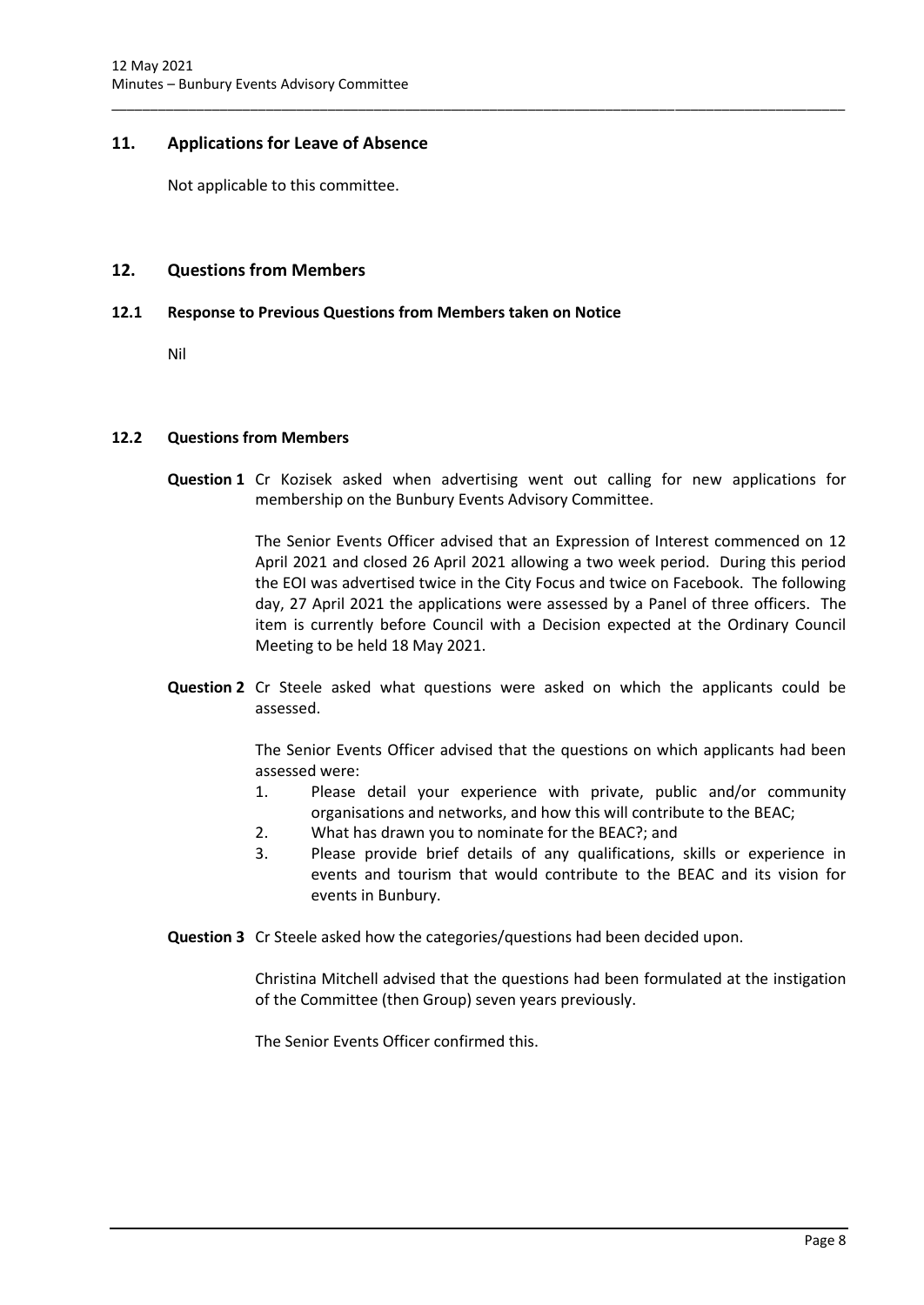**Question 4** Cr Steele asked why the Committee had not been given the opportunity to interview the applicants.

\_\_\_\_\_\_\_\_\_\_\_\_\_\_\_\_\_\_\_\_\_\_\_\_\_\_\_\_\_\_\_\_\_\_\_\_\_\_\_\_\_\_\_\_\_\_\_\_\_\_\_\_\_\_\_\_\_\_\_\_\_\_\_\_\_\_\_\_\_\_\_\_\_\_\_\_\_\_\_\_\_\_\_\_\_\_\_\_\_\_\_\_\_\_\_

The Director Sustainable Communities advised this Committee is a Committee of Council and as with all Committees, Council would make the decision on Membership.

**Question 5** Cr Steele asked why the system did not allow for interview of the applicants by the Committee or staff to determine if they would fit within the Committee.

> The Director Sustainable Communities noted that there was an established practice associated with membership of Council Committees and that no applicant is interviewed for positions on a Committee. He noted that no one on the Bunbury Events Advisory Committee had been interviewed.

> Other Bunbury Events Advisory Committee members confirmed that no one had been interviewed prior to being accepted onto the Committee.

**Question 6** Cr Kozisek asked when the Events Grant Funding Round had opened as she had missed the opening and felt she may be too late.

> The Senior Events Officer advised that the round had opened on 15 April 2021 and it would not close until Friday 21 May 2021.

**Question 7** Suzanne Clarke asked if there had been a good response so far.

The Senior Events Officer noted that there had been six applications received to date however this was not unusual and there would be a flood of applications received towards the closing date.

**Question 8** Cr Kozisek advised that she was going to make an application on behalf of Retail Co. for funds from the City for another walking Map. She queried which grant she should apply for.

Peter Jago advised that she should apply for a Community Grant for this.

The Senior Events Officer agreed with this.

**Question 9** Peter Jago asked whether the Senior Events Officer could provide him with a Calendar showing a timeline for the BEAC Meetings, Grant Assessment Panel Meetings, when grant rounds open and close and any other relevant information.

> The Senior Events Officer advised she would compile a timeline and email this to the Committee Members.

> The Director Sustainable Communities took the opportunity to remind the Committee that as the formal meeting was still occurring all the questions being asked were being minuted. He reminded the Committee that there was an informal meeting following the Committee where round-table discussions could occur.